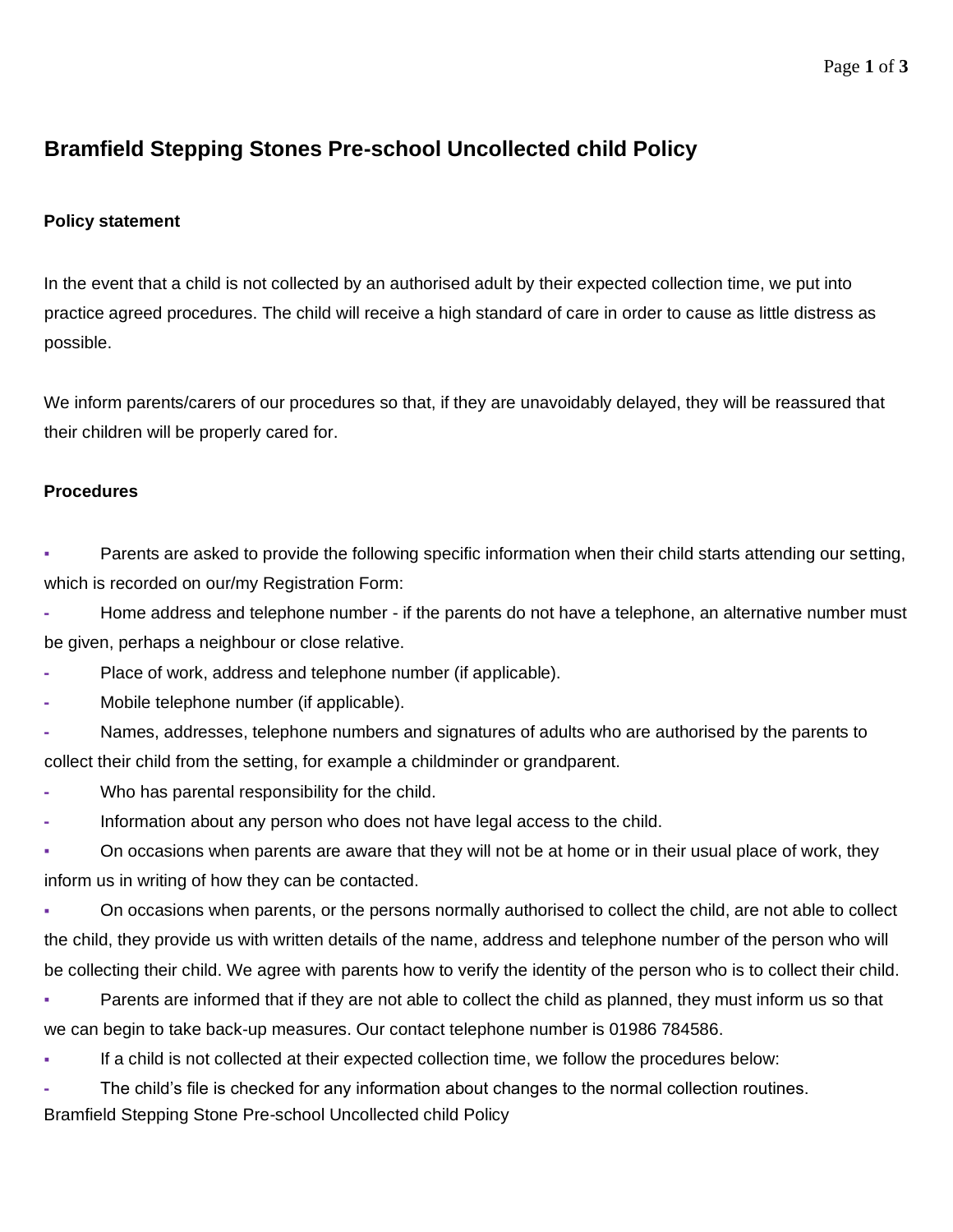**-** If no information is available, parents/carers are contacted at home or at work.

**-** If this is unsuccessful, the adults who are authorised by the parents to collect their child - and whose telephone numbers are recorded on the Registration Form - are contacted.

**-** All reasonable attempts are made to contact the parents or nominated carers.

**-** The child does not leave the premises with anyone other than those named on the Registration Form or in their file.

**-** If no-one collects the child within 30 minutes of their expected collection time and there is no named contact who can be contacted to collect the child, we apply the procedures for uncollected children.

**-** If we have any cause to believe the child has been abandoned, we contact the local authority children's social care team:

If the children's social care team is unavailable or as our local authority advise we will contact the local police.

Social services customer first 0808 800 4005 *(name and phone number)*

Halesworth Police 01473 613500 *(name and phone number)*

**-** After an additional 15 minutes if the child has not been collected, we will contact the above statutory agencies again.

**-** The child stays at the setting in the care of two of our fully-vetted workers, one of whom will be our manager or deputy manager until the child is safely collected either by the parents or by a social care worker, or by another person specified by social care.

**-** Social care will aim to find the parent or relative. If they are unable to do so, the child will become looked after by the local authority.

- **-** Under no circumstances will we go to look for the parent, nor leave the setting premises with the child.
- **-** We ensure that the child is not anxious, and we do not discuss our concerns in front of them.
- **-** A full written report of the incident is recorded in the child's file.
- Depending on circumstances, we reserve the right to charge parents for the additional hours worked.
- Ofsted may be informed:

0300 123 1231 *(telephone number)*